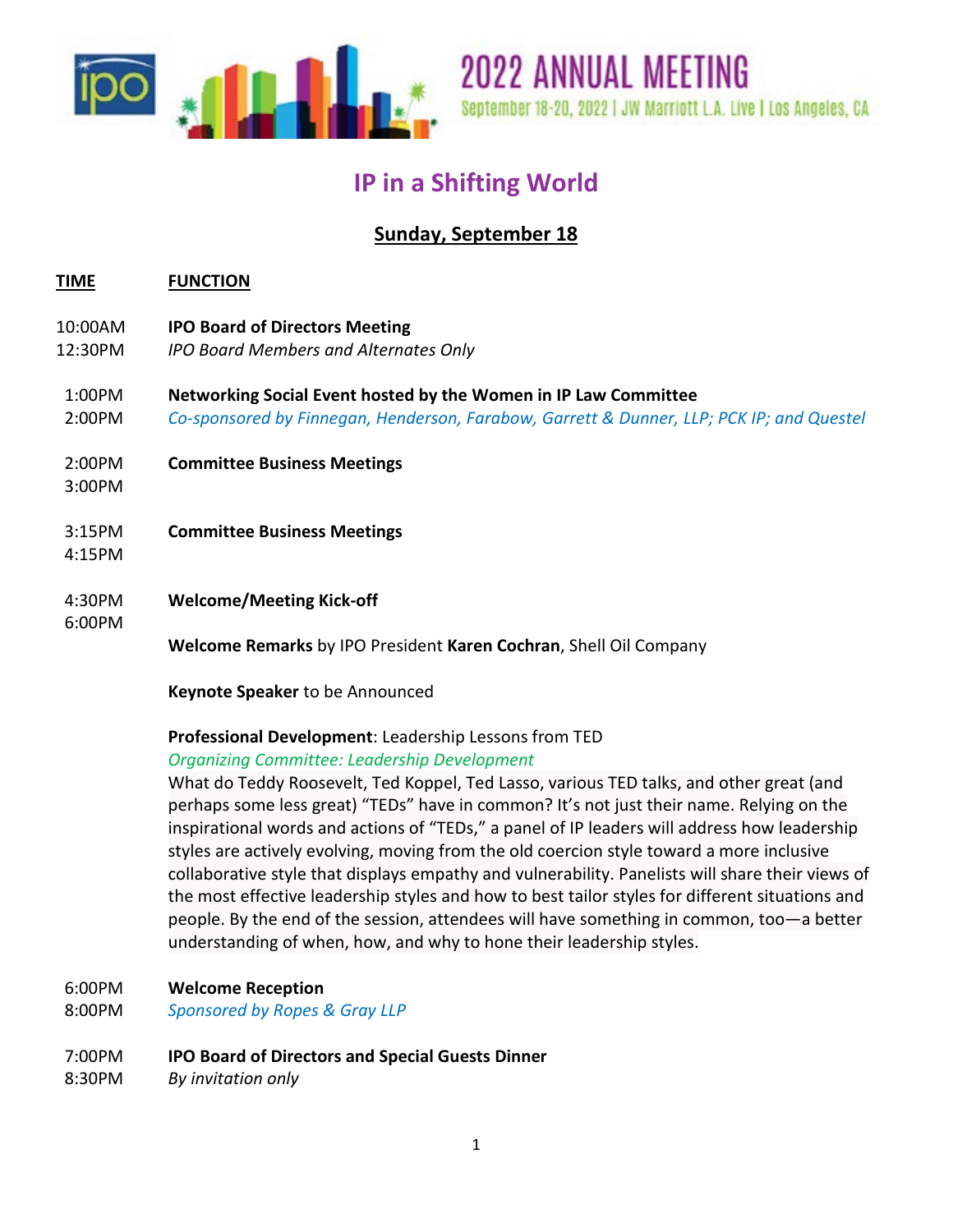## **Monday, September 19**

## **TIME FUNCTION**

- 6:30AM **IPO Fun Run/Walk**
- 7:30AM *Sponsored by Banner & Witcoff, Ltd. Note: Grab and go breakfast will be provided*

#### 7:30AM **Breakfast & IP Expo**

8:30AM *Breakfast sponsored by Leydig, Voit & Mayer, Ltd.*

#### 8:30AM **IPO Awards and Keynote Address**

 9:15AMAwards presented by IPO President **Karen Cochran**, Shell Oil Company Keynote Address by Director **Kathi Vidal***,* US Patent and Trademark Office

## 9:15AM **General Session**: KPIs for Effective Corporate IP Management and Operations in a Shifting

10:15AM World

#### *Organizing Committee: Corporate IP Management & Operations*

Leveraging Key Performance Indicators (KPIs) is a beneficial tactic for effectively managing a corporate IP department in a shifting world. Whether to understand the measure of work in progress for the department, managing the patent life cycle, or achieving more accurate budget predictions, appropriate KPIs are the foundation for reaching actionable IP analytics, particularly in a dynamic business environment. IPO's Corporate IP Management and Operations Committee has developed a KPI Reference Guide that breaks KPIs into categories for effective IP management. Panelists will share best practices and insights from the KPI Reference Guide and from recent roundtable discussions.

#### 10:15AM **Break & IP Expo**

11:00AM *Breaks sponsored by Leydig, Voit & Mayer, Ltd.*

#### 11:00AM **Concurrent Sessions**

#### 12:00PM

## **Trademarks/Industrial Designs/Copyrights**: IP in the Metaverse

*Organizing Committees: Industrial Designs, International Trademark, and US Trademark Law* This session will cover emerging legal issues in design, trademark, trade dress, and copyright law arising from the expanding virtual world. Panelists will consider specific issues with respect to each type of right, such as subject matter eligibility, scope, enforcement strategies and litigation, licensing, and how to leverage IP assets in the metaverse.

**Patents**: The Impact of USPTO Changes to AIA Proceedings: Comparing Key PTAB Statistics on Outcomes by Technology Sector

## *Organizing Committee: US Post-Grant Patent Office Practice*

Over the past several years, some patent owners have argued that Patent Trial and Appeal Board (PTAB) AIA proceedings are unfair, and the USPTO has responded to concerns about balance by issuing guidance, precedential decisions, and rules. Today AIA filings remain strong, and the PTAB remains the most popular forum for challenging patent claims. While the USPTO publishes overall statistics demonstrating drops in institution rates, very little technologyspecific data exists, particularly how specific technology areas fare compared to the overall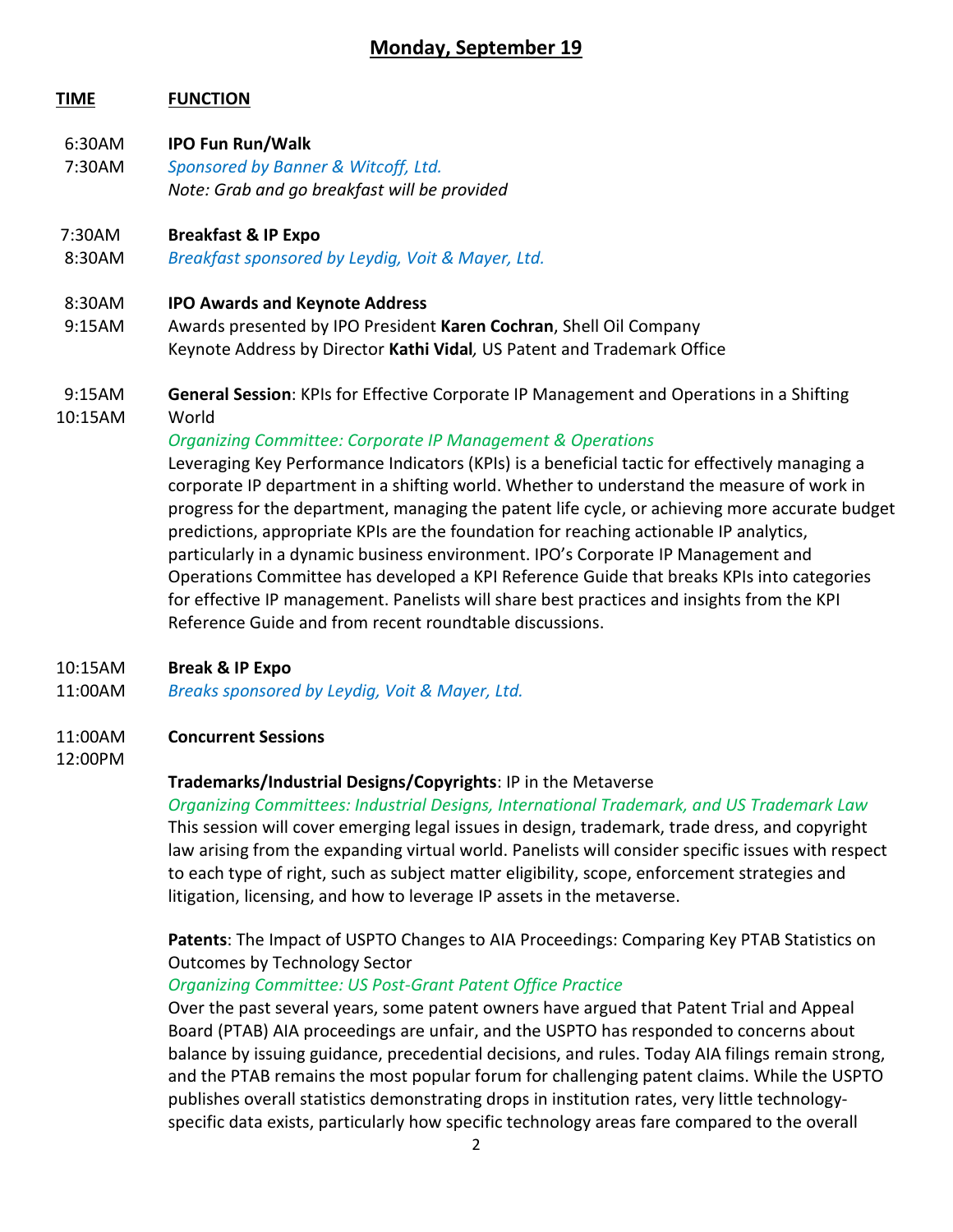statistics or other technologies. This session will explore the changes to AIA proceedings and how they have impacted outcomes. The session also will dive into how changes to procedures, guidance, and rule shave impacted individual technology sectors and outcomes in different industries – including variations from technology to technology. Related topics that will addressed will be the change in USPTO leadership and the effect of discretionary denials on PTAB practice and related litigation.

- 12:00PM **Lunch & IP Expo**
- 1:00PM *Lunch sponsored by Schwegman Lundberg & Woessner, P.A.*

#### 1:00PM **Concurrent Sessions**

2:00PM

## **Patents/Trademarks**: Patent and Trademark Case Law Update

#### *Organizing Committee: Amicus Brief*

The US Supreme Court, the US Court of Appeals for the Federal Circuit, and district courts have authored several opinions in 2022 re-shaping, and in some cases clarifying, patent and trademark law. Speakers will provide key takeaways from these decisions and comment on cases to watch.

## **Industrial Designs**: Clash of the Titans: IP vs Right to Repair

## *Organizing Committee: Industrial Designs*

Right to Repair advocates claim that they have a right to repair anything they own and that they have a right to use it, modify it, and repair it whenever, wherever, and however they want. But these "rights" often clash with intellectual property rights. Panelists will explore the tension between a right to repair and the interests of IP owners. They will also review what statutory measures are currently being undertaken at the state and federal levels in support of the right to repair.

**Professional Development**: Increasing Diversity in Innovation Pledge: Achievements and Lessons Learned from the First Year

This session will provide a report on results from the Diversity Pledge's first year. The pledge is a step that many companies are taking to increase diversity in innovation, with the understanding that more innovation can lead to increased market share, customer acquisition, employee retention, and more. Hear from companies that have taken the pledge, who will share their baseline numbers and discuss experiences and lessons learned along the way.

## 2:00PM **Break & IP Expo**

- 2:45PM *Breaks sponsored by Leydig, Voit & Mayer, Ltd.*
- 2:45PM **Concurrent Sessions**
- 3:45PM

## **AI**: Best Practices for AI-Related Inventions

## *Organizing Committees: AI & New Emerging Technologies, Asian Practice, Pharmaceutical & Biotechnology, and Software Related Inventions*

Artificial Intelligence (AI) has quickly emerged at the forefront of a fourth industrial revolution that is fundamentally changing the way we live, work, and interact with the environment around us. As AI grows in sophistication and power, questions have emerged about how innovations derived by AI programs should be treated and protected. Panelists will discuss the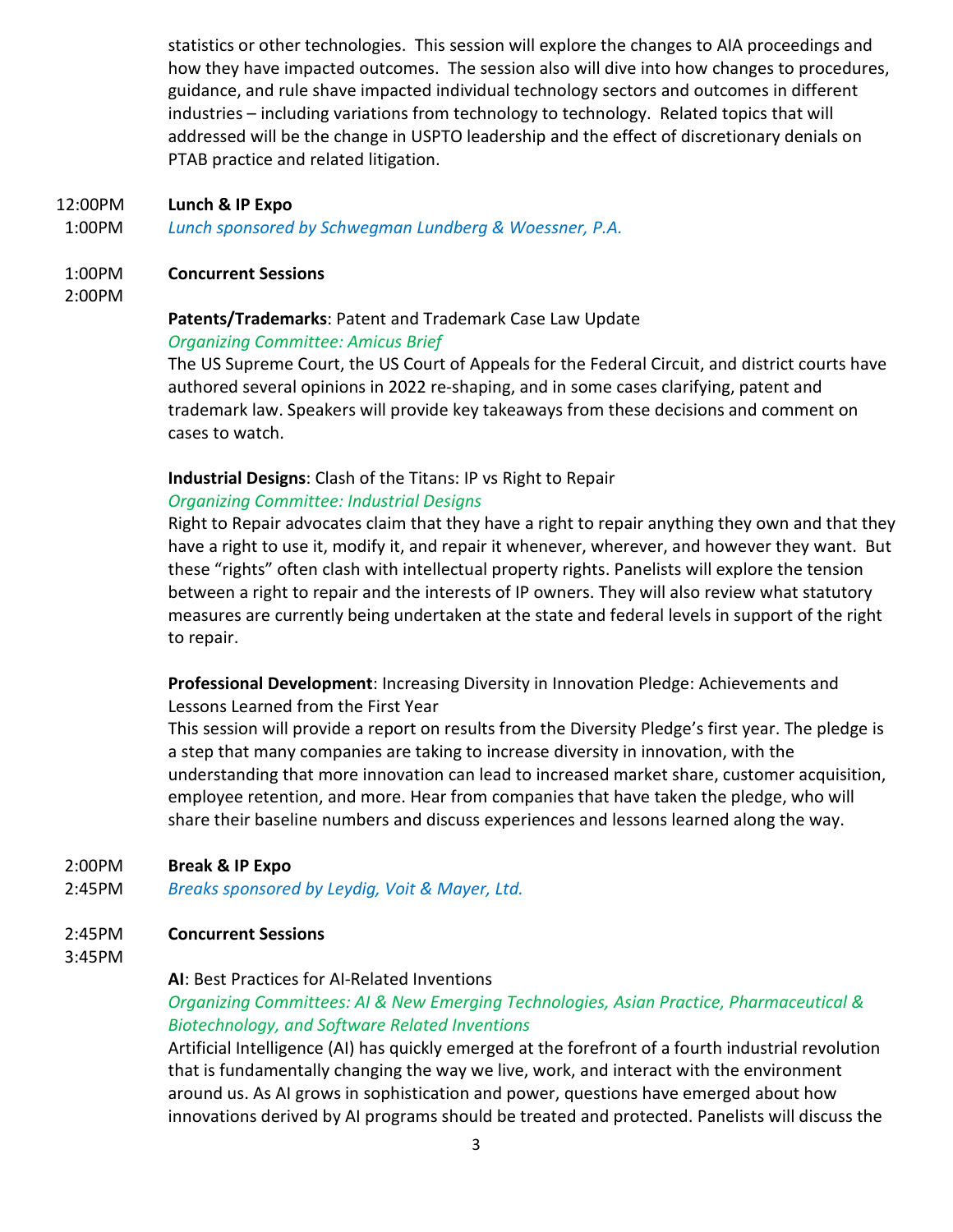risks and opportunities afforded by AI-derived innovations, whether AI should be listable as in inventor on patents, and the patenting process as it relates to AI.

## **Trade Secrets**: Hold on to Your Trade Secrets: The Winds of Change Are Howling Around Employee Non-Compete Agreements

#### *Organizing Committee: Trade Secrets*

There is a growing tension between employee mobility, specifically the enforceability of noncompete and non-disclosure agreements post-employment, and strong trade secret protection, both of which intended to promote innovation and stimulate the US economy. This session will explore this tension and whether the focus on employee mobility is eroding trade secret protection in light of recent developments such as (1) President Biden's July 2021 Executive Order directing the Federal Trade Commission to consider issuing rules "to curtail the unfair use of non-compete clauses and other clauses or agreements that may unfairly limit worker mobility," (2) the Uniform Law Commission's newly proposed Uniform Restrictive Employment Agreements Act for possible adoption by states, and (3) various state laws and proposed legislation promoting employee mobility. Panelists will also explore steps trade secret owners can take in anticipation of recent and potential legislation favoring employee mobility.

**Trademarks**: TMI on the TMA: Everything You Need to Know About Trademark Modernization Act Implementation in Action

## *Organizing Committee: US Trademark Office Practice*

In December 2021, the Trademark Modernization Act (TMA) created ex parte and inter partes nonuse cancellation proceedings to clear the US Federal Register of unused or inappropriately registered trademarks. In December 2022, the USPTO will implement flexible, shorter response periods for most office actions. This session will address best practices for filing expungement and reexamination proceedings, as well as actual data on petitions filed, instituted, and terminated to date. In connection with expungement and reexamination proceedings, this session will analyze when it is appropriate to file an ex parte petition as opposed to a petition to cancel before the Trademark Trial and Appeal Board (TTAB), and strategies for nonuse-based cancellation proceedings before the TTAB. The panel will also discuss how brand owners can begin preparing for flexible office action response periods now to ease the transition in December.

#### 3:45PM **Break & IP Expo**

4:30PM *Breaks sponsored by Leydig, Voit & Mayer, Ltd.*

#### 4:30PM **Concurrent Sessions**

5:30PM

**Patents**: Latest Developments at the USPTO Including Patent Center and the New DOCX Patent Filing Requirements

## *Organizing Committee: US Patent Office Practice*

Patent Center, which currently is being rolled out by the USPTO, will soon become the platform for all patent-related submissions. Panelists will discuss what Patent Center is, the platform being replaced, and the various features of Patent Center. Panelists will discuss the new DOCX patent filing requirements, the related pros and cons, and offer best practice tips associated with DOCX filings.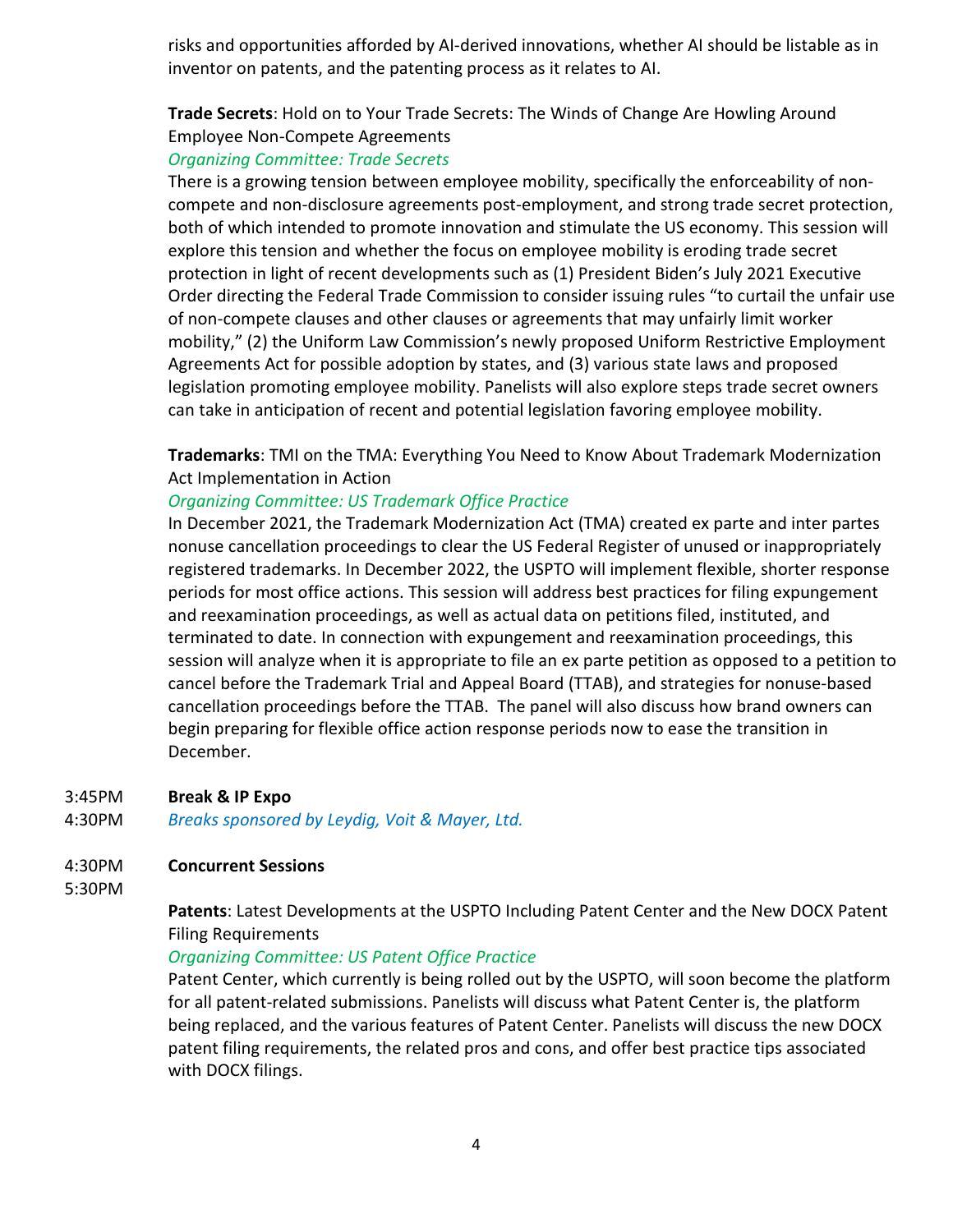## **Industrial Designs/Trademarks**: Design Rights and Trade Dress: Maximizing Your IP Strategy *Organizing Committee: Industrial Designs*

A product can have many different market differentiators. Some are protectable with both design rights and trade dress, while others can be protected using only one of these forms of intellectual property. What are the boundaries and differences in each type of protection, especially in view of recent trade dress cases that came before the US Supreme Court? Which form of protection should you use in a given scenario? And when should you use both? Panelists will evaluate protection strategies for hypothetical articles and advantages and disadvantages of design versus trademark protection in different enforcement scenarios.

## **AI/Copyright**: Artificial Intelligence as Author and Inventor

*Organizing Committee: AI & New Emerging Technologies and Copyright & Related Rights* Artificial intelligence (AI) is constantly being applied to new fields and commercial endeavors. Yet IP law concerning the protection of AI-created works and inventions is still developing. This session will provide an update on how the courts and IP offices (both patent and copyright) around the world have considered whether AI-generated inventions are patentable and AIgenerated works are copyrightable, and if so who owns them. It also will give participants a better understanding of how existing rules governing inventorship and authorship may be applied to future fact patterns, particularly inventions and works that are created with modest human involvement.

## 7:00PM **Special Event: Dinner Reception at Petersen Automotive Museum**

9:30PM *Busses transportation provided between the JW Marriott hotel and the Petersen Automotive Museum. Buses will begin departing the hotel at 6:30pm. The last bus will return to the hotel by 10:00pm.*

## **Tuesday, September 20**

## **TIME FUNCTION**

- 7:00AM **Breakfast & IP Expo**
- 8:00AM
- 7:00AM **Chief IP Counsel Breakfast**
- 8:00AM *By invitation only*

## 8:00AM **Concurrent Sessions**

## 9:00AM

**Patents**: PTAB Intersection with Patent Litigation: Year in Review

*Organizing Committee: Patent Litigation and Remedies and US Post-Grant Patent Office Practice* This session will provide an overview of recent trends at the intersection of post-grant proceedings and federal patent litigation. Decisions in the Federal Circuit and the PTAB in the past year require parties challenging the validity of a patent to reconsider their strategies. Panelists will discuss issues such as where to bring prior art challenges and treatment of copending proceedings.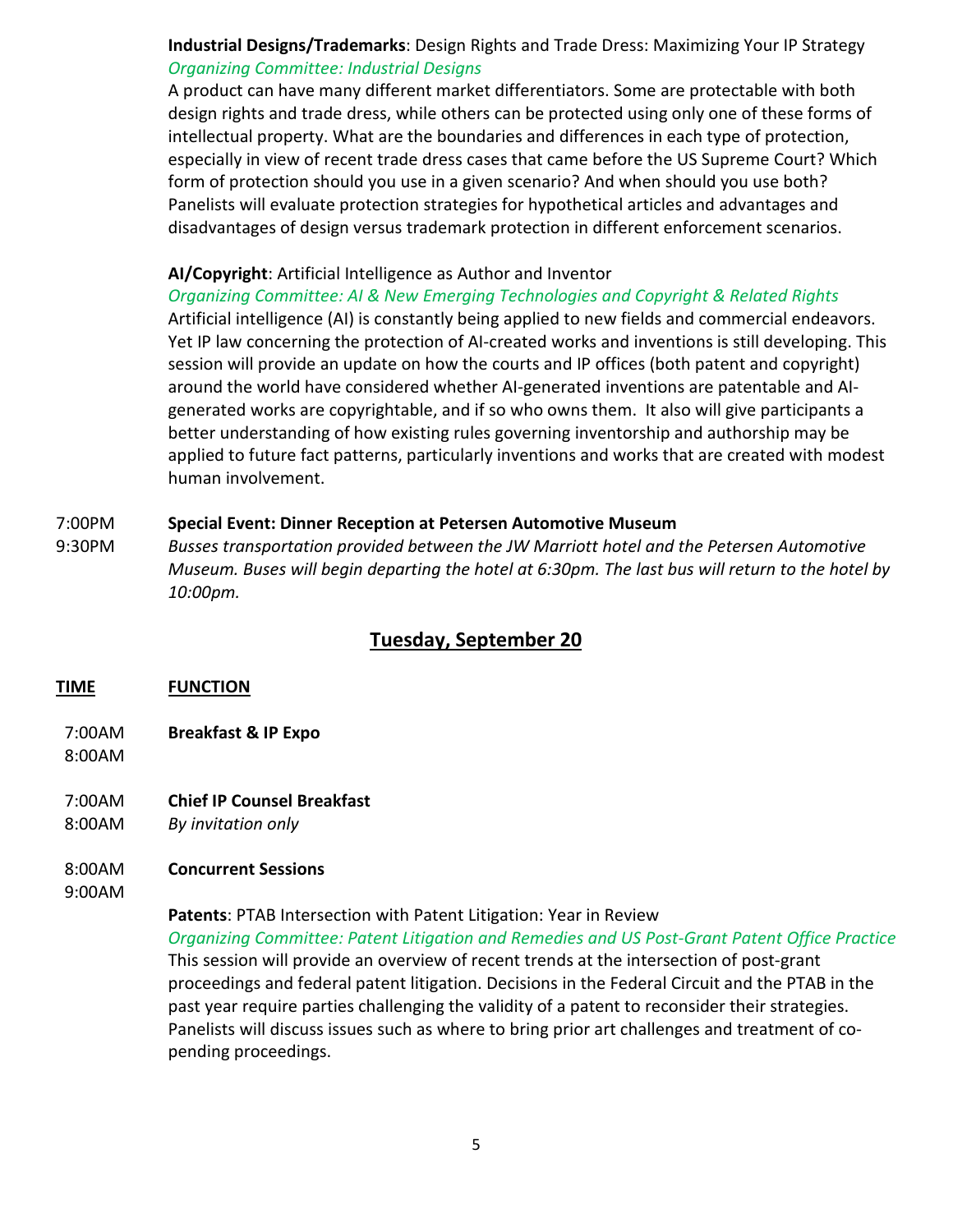**Professional**: Update on the Rapidly Changing Diversity in Innovation Landscape *Organizing Committee: Women in IP Law*

This session will provide updates on the legislative and administrative landscape for diversity in innovation in the innovation landscape including the IDEA Act, WIPO's Diversity initiatives, and the USPTO's diversity initiatives. Additionally, panelists will discuss IPO's Diversity in Innovation Toolkit and how it's being used around the world to increase diversity and inclusion in the innovation ecosphere.

**Trademarks**: High Maintenance: The Complexities of Brand Protection and Enforcement in the Cannabis Space

## *Organizing Committee: US Trademark Law*

*This session is for general information purposes. The information discussed is no intended to be and should not be taken as legal advice.*

Cannabis is big business in the US, but the legal landscape for brand protection, enforcement, and anti-counterfeiting remains rife with complications. The panel will discuss a range of topics related to cannabis trademark protection including strategies for securing trademark rights at the federal and state level; leveraging alternative IP strategies for brands; enforcement strategies and hurdles; CBD, hemp, and the 2018 Farm Bill; and the imperfect patchwork of multi-state solutions.

9:00AM **Break & IP Expo**

9:30AM

## 9:30AM **Concurrent Sessions**

10:30AM

## **Patents/Trade Secrets**: Why IP Owners Should Pay Attention to Data Legislation *Organizing Committees: European Practice and Trade Secrets*

Data governance is one of the most widely discussed topics today. As the world embraces advanced digital technologies such as machine learning and artificial intelligence governments are examining current legal frameworks, the need for property protection systems, and harmonized rules on fair access to and use of data. Data laws vary around the world. In the US, although there is no general federal law covering data privacy, five states have enacted comprehensive consumer data privacy laws. In India, the Personal Data Protection Bill is likely to be replaced with a new National Data Governance Framework policy. While the EU has no separate IP right for data, the European Commission recently adopted the Data Governance Act and proposed the Data Act. Panelists will discuss the legal frameworks governing data and how they impact IP rights globally.

## **Trademarks**: Brand Censored: Mitigating Challenges Facing Trademark Owners *Organizing Committee: International Trademark Law*

Trademark owners are facing many challenges in using and registering marks in the current global marketplace due to sanctions, legal restrictions on specific goods, packaging requirements, and recent supply chain challenges. Panelists will summarize restrictions and sanctions in place on general commerce and specific goods and services, commercial challenges such as supply chain issues in various jurisdictions, and discuss potential strategies for maintaining trademark rights.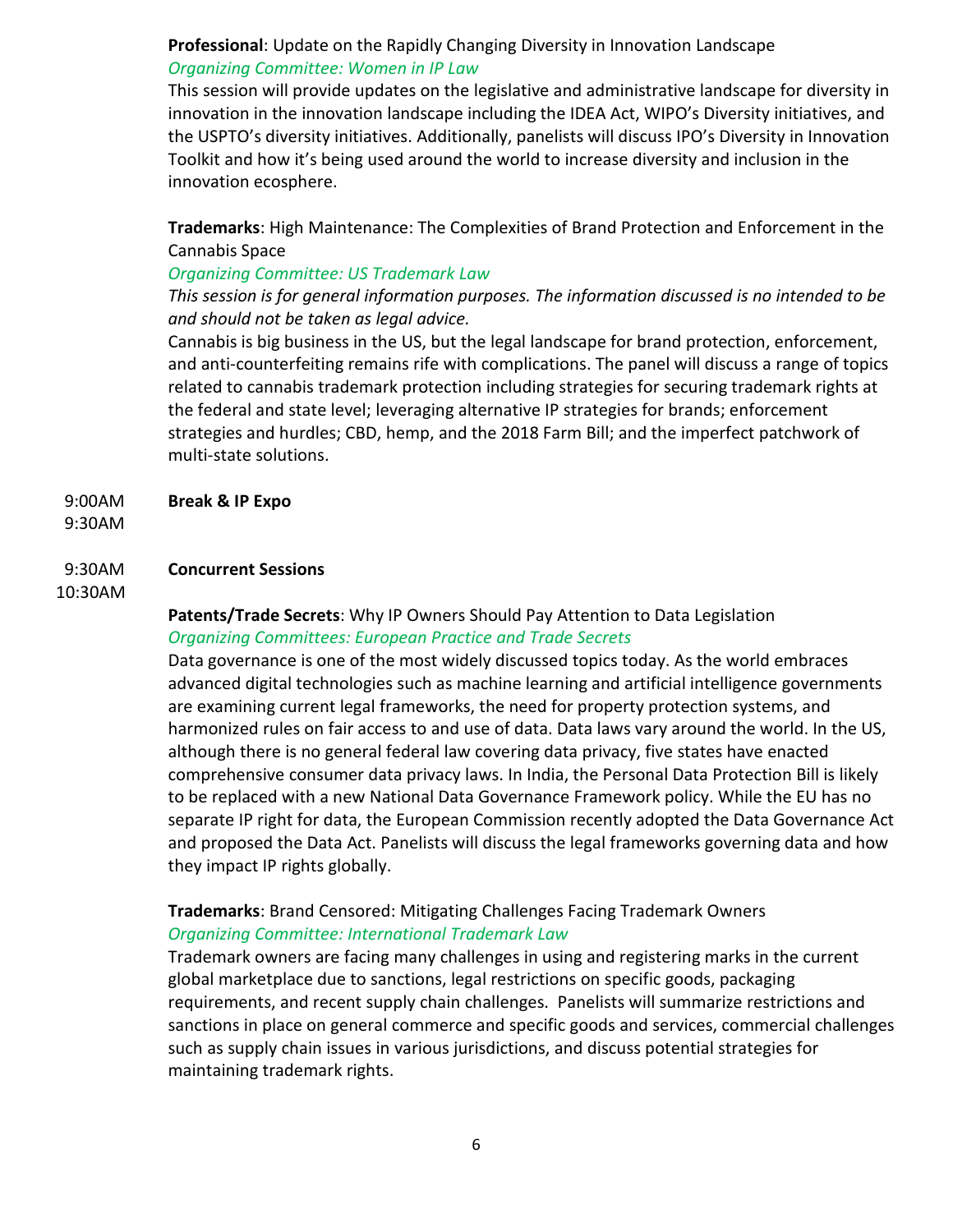## **AI**: Strategic Open Source and IP Considerations for AI Innovations *Organizing Committee: AI & Emerging Technologies*

The field of Artificial Intelligence and Machine Learning (AI/ML) is saturated with open source projects. Most AI/ML innovation is likely to interact with open source in one or more ways. This session will provide an overview of open source through an AI/ML lens, including some of the popular licenses and major AI/ML projects, as well as different release models. Panelists will address options, open questions, and business considerations that drive the strategy for protecting your AI/ML innovation. They will also focus on the difficulties of balancing open source, trade secrets, and patents.

- 10:00AM **IPO Education Foundation Board of Directors Meeting**
- 12:00PM *Board members only*
- 10:30AM **Break & IP Expo**
- 11:00AM

## 11:00AM **Concurrent Sessions**

## 12:00PM

## **Patents**: Utilizing Open Source Software In FRAND-Based Standards Development *Organizing Committee: IP Licensing & Related Issues*

A frequent point of conversation has been the use of the open source development model by standards development organizations in the context of standards development and associated software projects. This is motivated, in part, by the desire to leverage the benefits of open source development and its record of successes. This session will address key traits of the two development models and high-level license-related considerations when merging open source and FRAND-based standards development models (fair, reasonable, and non-discriminatory).

**Trademarks**: Anti-Counterfeiting topic to be announced

## **Industrial Designs**: Form vs. Function: Protecting IP in GUIs and Software Design *Organizing Committees: Industrial Designs and Software-Related Inventions*

There's an app for everything. From electronics to mechanics, software applications provide insight and control into all aspects of modern life. As software continues to proliferate, driving improvements in the physical world and opening new virtual worlds for human interaction, protecting it has become more difficult. This session will provide an overview of the various IP protection strategies that can apply to software interfaces (GUIs). Panelists will discuss how strategies interrelate, how they differ, and how the degree of functionality associated with the interface impacts the available type(s) of protection. Focusing on issues related to functionality, the panelists will explore how too little, or too much, functionality affects options for IP protection.

12:00PM **Lunch & IP Expo**

1:00PM

## 1:00PM **Concurrent Sessions**

2:00PM

**Patents/Trade Secrets**: Protecting and Enforcing Trade Secret Rights in China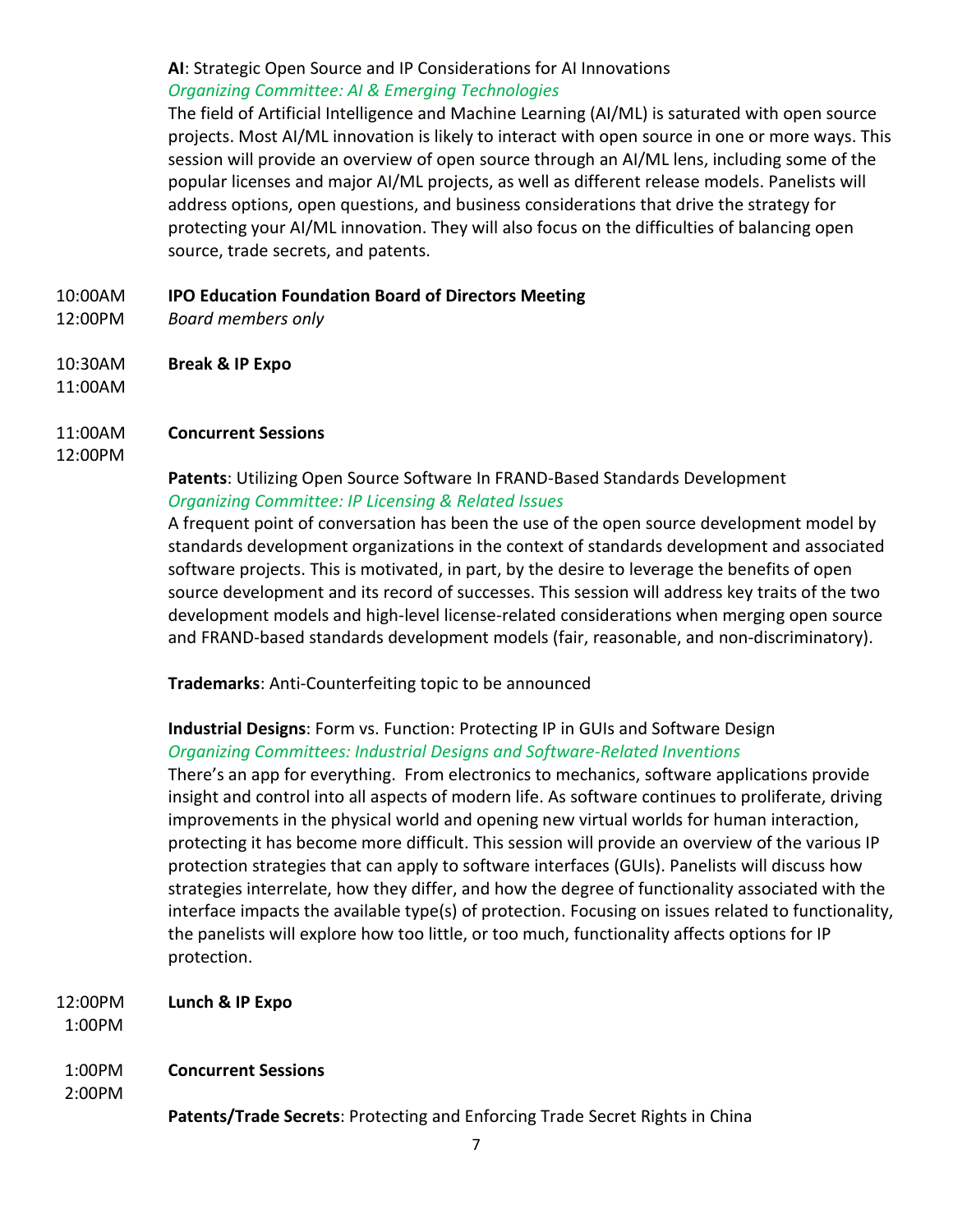#### *Organizing Committees: Asian Practice and Trade Secrets*

This session will provide an overview of current Chinese trade secret law. Panelists will also discuss recent court decisions involving trade secrets and offer tips on the protection of trade secrets and enforcement of trade secret rights in China.

#### **AI**: AI at the Patent Offices

#### *Organizing Committee: AI & New Emerging Technologies*

Artificial Intelligence has impacted Patent Offices around the world in a variety of ways. On one hand, AI has increased burdens on the Offices due both to the raw numbers of AI-related patent applications and to the breadth of fields to which AI-related technologies are applicable. On the other hand, AI has begun to reduce burdens on the Offices due to the operational efficiencies it can produce. Patent Offices around the world have taken on the challenge of examining a wide variety of AI-related applications while also embracing the technology for their own use in translations, classification, and other areas. This session will address the current state of usage of AI in the various Patent Offices. Panelists will discuss whether AIenabled examination is in our future and whether AI technology can reduce or eliminate the IDS burden. They will also discuss treatment and examination of AI-related patent applications from one Office to another.

## **Trademarks/Ethics**: USPTO Scrutiny of Improper Behavior and Misconduct in Trademark Filings *Organizing Committee: US Trademark Office Practice*

This session will focus on the efforts of the US Patent and Trademark Office to protect the accuracy and integrity of the federal trademark register through administrative sanctions and investigative and disciplinary actions taken against trademark owners and their counsel acting improperly. Topics include the US counsel rule, referrals to the Office of Enrollment and Discipline, sanctions cases involving trademark filers, and recent case law on fraud. Panelists will also discuss steps practitioners can take to ensure the veracity of claims of use and other statements made in trademark filings, the Trademark Office rules on signature and certification and compliance with the Rules of Professional Conduct.

#### 2:00PM **Break & IP Expo**

#### 2:30PM

## 2:30PM **Concurrent Sessions**

## 3:30PM

## **Patents**: The Evolution of the Written Description and Enablement Requirements *Organizing Committee: US Patent Law*

As technologies develop, has the scope of technology patents changed? In the past, technology patent claims were granted broad scope. More recently, the Federal Circuit has used the written description and enablement requirements to narrow the scope of technology patents across multiple fields. Panelists will discuss the evolution of the Federal Circuit's application of the written description and enablement requirements and look to the future of how written description and enablement may be used to limit claim scope in ways unforeseen to the patent drafter.